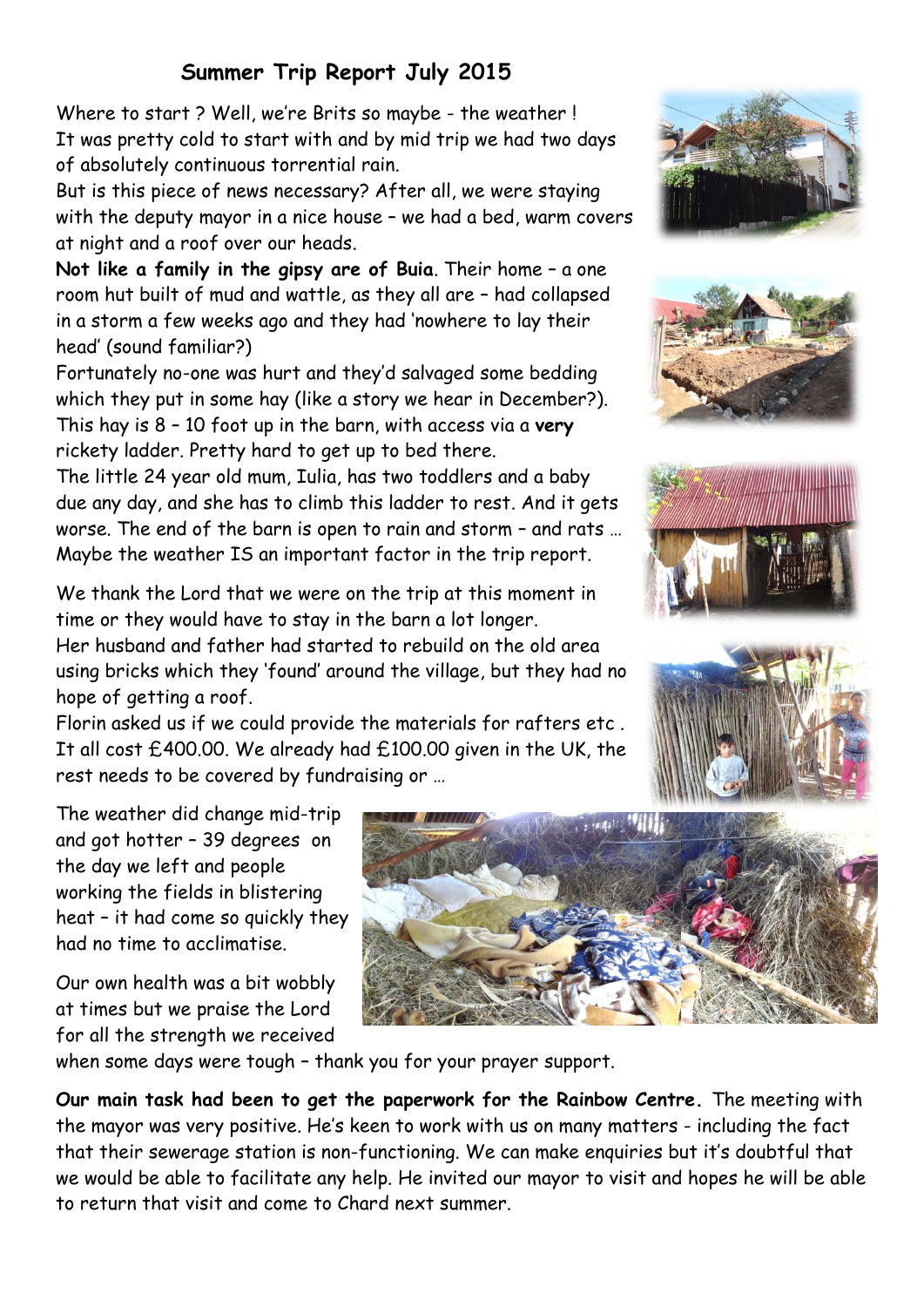There are divisions at the Town Hall with some 'rebellious councillors' who want to pull the mayor down in this pre-election year, and we need to pray that they will respect our wish to take on the Rainbow Centre again, and recognise that it will help the whole commune.

The meeting with the leader of the NGO was put off twice and then he said he'd call a members meeting. That too was cancelled about half an hour before it was due, and we waited

another week to 'enjoy' a Romanian Committee meeting in all its splendour. However, those who came agreed to change the constitution and accept the Centre. They will meet again on  $25<sup>th</sup>$  July with all the members to ratify this. This change will be sealed in law before the Council can let the NGO have the Centre. So still much to pray through!

We talked with Florin about who will run the Centre. Another NGO run by a Christian family in the village will work with EuroTransilvania to run things, and Florin is seriously considering not being deputy mayor for the next 4 years. He really wants to manage the Centre, and has all the experience and credentials needed.

**Progress on the Pharmacy**: this was less encouraging. A villager now brings prescription medications to the villagers, and the doctors no longer support the idea of a pharmacy for casual medical requirements such as paracetamol etc (which cannot be sold in a general store). The Pharmacy cabin is in the grounds of the Rainbow Centre and we may need to rethink its use when the paperwork for the Centre is sorted.

**Prizes and Annual Bursaries** : the charity has financed these for approximately 10 years now and we were asked to give out the 13 bursaries at the school Prize Giving. Bursaries are given to the top children in the senior school to help them prepare to start 'college' in Sibiu,

at 15 ! This was an interesting occasion – informal and a little chaotic with each class performing a short play or poem. Florin's daughter Cati received a bursary as she came top of the school with a 10, plus 2 boys from sponsored families as well, which was encouraging.

**Sponsored Family Visits** : We were pleased to see how well most of these families are doing – one especially poor family has two teenagers at school in Sibiu. Without sponsorship they'd have stayed home with no chance of employment. One small girl with only one leg was amazingly agile and another with cerebral palsy is improving through physiotherapy

**Heath Seica**: Florin offered to take us to visit the 4 people who benefit from the Health Seica programme but we felt it wasn't necessary and maybe inappropriate as they are older and quite unwell. One 65 year old man is in the terminal stages of bladder cancer, another lady has cancer and looks after her handicapped daughter, two other ladies are equally disabled and very grateful for the monetary support. There is no real help from the government for these people and often, if they do not have family, they are in dire straits.



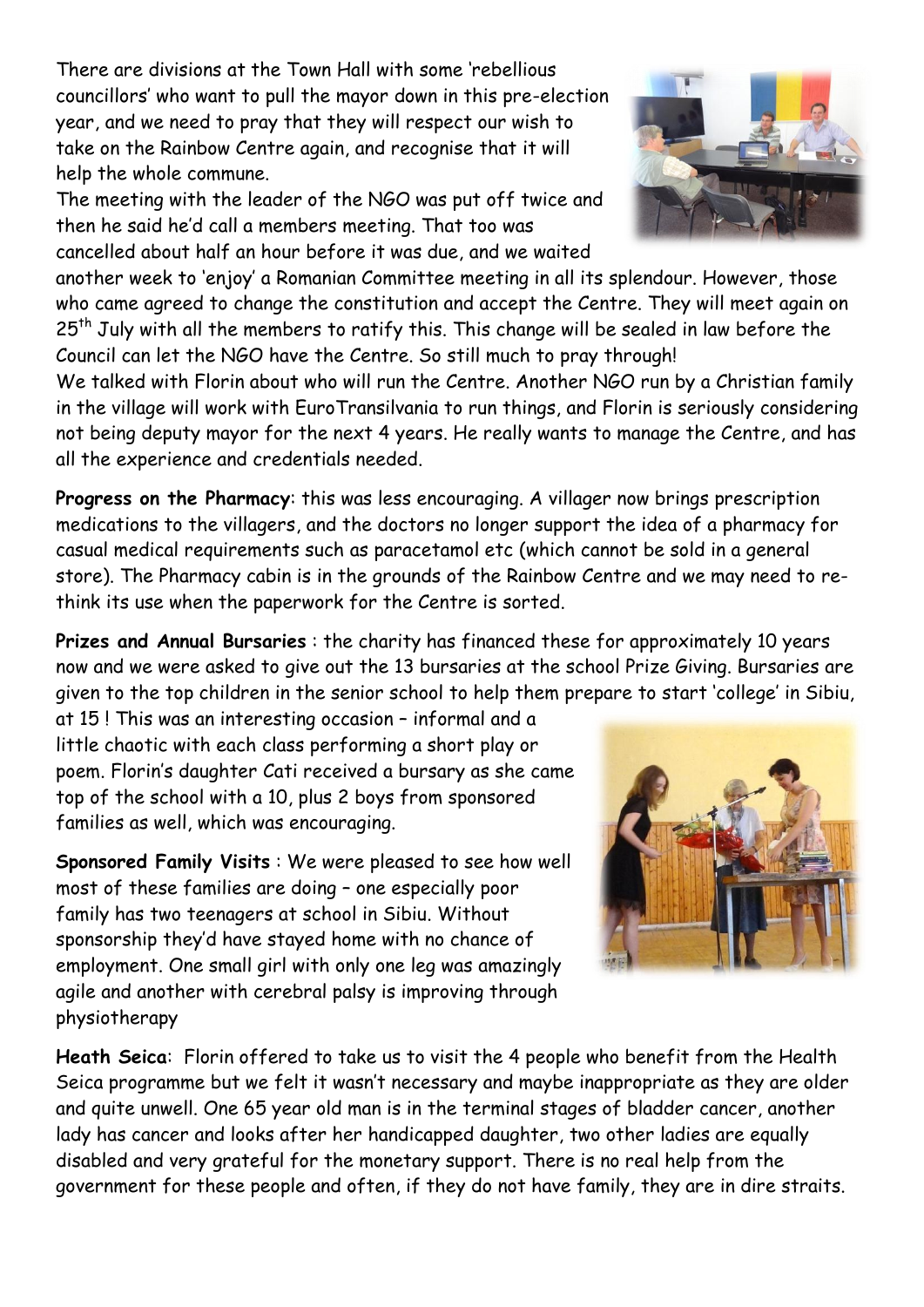We visited Marius and he and his mum were delighted to see us. He is well and she too at this time, after a dodgy winter with arthritic problems. She is a remarkable lady – but very aware that she can't care for him for ever.

**Bread4Buia** stops in July and August as there is more food available from the fields and the weather isn't so harsh. It's difficult to give out bread if the children are not in school.

**Gipsy families** : some have fenced off an area and are growing vegetables in little gardens. However many men are unemployed.

We discovered that the Town Hall have started a 'Literacy programme' aimed at the gipsy people and Romanians in the more remote villages. A couple of firms in Copsa Mica will employ them IF they are literate, and will send a bus for them.

One dad from a sponsored family in Buia is already taking advantage of the bus, as he could read. We've asked that the young man from the Veltan family, who currently does the occasional seasonal work for other villagers, be placed on this scheme in return for help with his house. Florin thinks there is a strong chance that he will accept this and go along.

**Medical emergency** : Dumitra Orlandea, 12 years old, and hurt in a chance accident in June. She was standing outside her house and a boy kicked a football which struck a bicycle. A

sharp piece of plastic flew into her eye, damaging the lens. She had emergency surgery to remove this and was given drops, but a cataract like substance had grown over the eye. She'd already lost 50% of her sight when we visited, and needed surgery in Sibiu the day after we left, costing 1000 Euros.

The family had no way of finding this, so we covered £500.00 from the charity and some teachers also gave. She's a very good child, always helping other children and the teachers wanted to help.

She's been told she must live a quiet life and only read for short periods of time – quite devastating for a pretty little schoolgirl. Dad's in Germany trying to earn for the family so mum has had to cope on her own.

## **Baptist Church** :

Dawn went and was delighted to see Cosmina, a Seica gipsy girl with her sister and her child in the small elderly congregation. They'd been baptised a week before and were a great encouragement to this small gathering. It was a humbling experience, as always, to be with them as they **all** prayed long prayers of thanksgiving for all the Lord had done for them – and yet we know how hard life is as a 'repenter' in these villages.